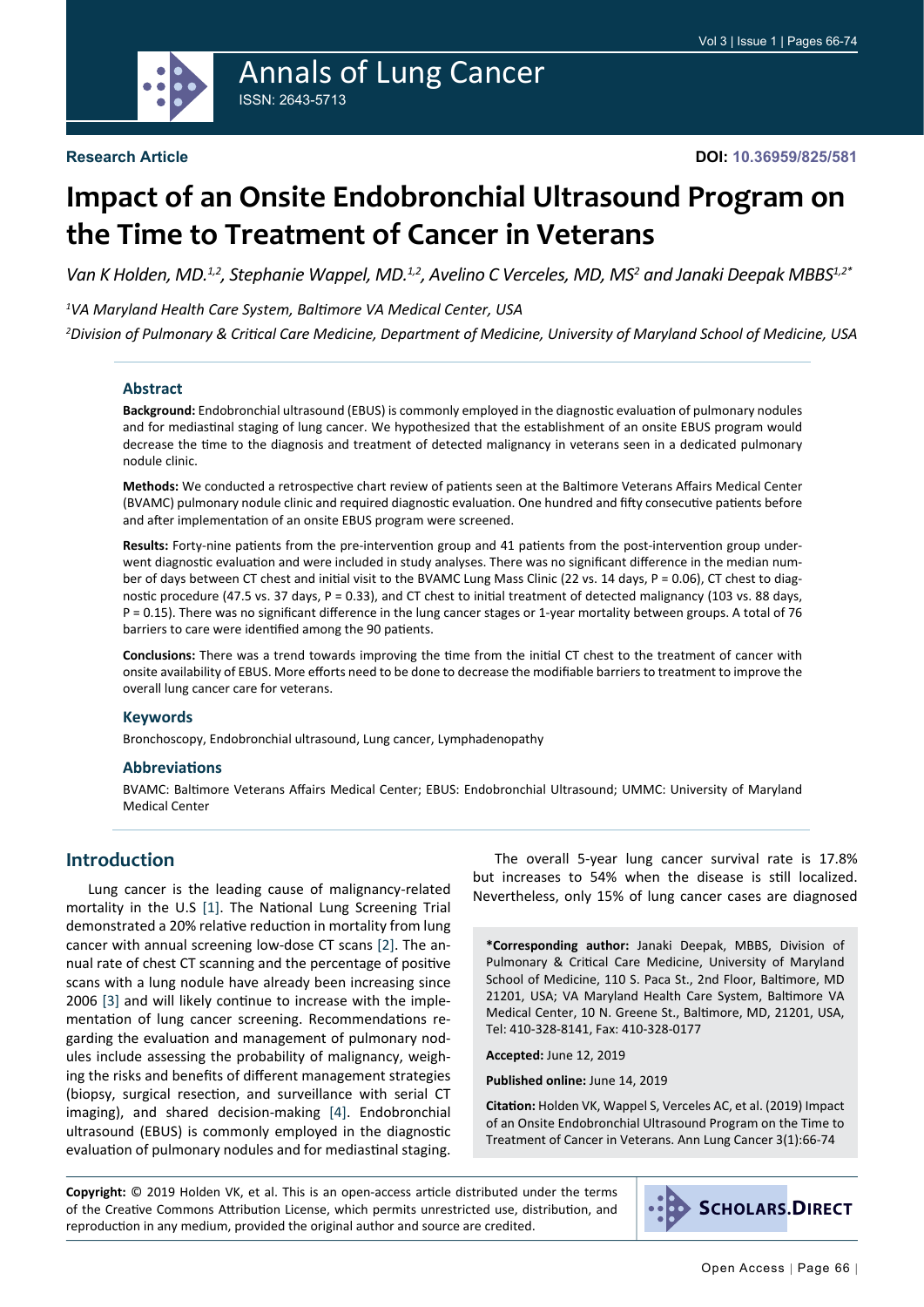at an early stage [[5\]](#page-7-4). A study in the United Kingdom showed a median time from first symptom onset to diagnosis of lung cancer of 91 days [[6\]](#page-7-5). Other studies have shown a median symptom-to-treatment time interval ranging from 57 to 185 days [\[7](#page-7-6)[-12](#page-8-1)]. These timeframes remain outside of Swedish, Canadian, and British Thoracic Society recommendations [[7](#page-7-6)[,13](#page-8-2),[14\]](#page-8-3). Thus, there is a need for significant improvement in the diagnosis and treatment timeframe of lung cancer.

Patients at the Baltimore Veterans Affairs Medical Center (BVAMC) who are found to have a pulmonary nodule(s) or mass with or without symptoms are referred to the Lung Mass Clinic. All referrals are screened by one dedicated pulmonologist with appointments made for selected patients with potentially higher risk lesions, as characterized by diameter ≥ 8 mm, spiculated appearance, or upper lobe location. An EBUS program was established onsite at the BVAMC in early 2015. Prior to that, patients who required advanced diagnostic procedures were referred to the University of Maryland Medical Center (UMMC). All advanced bronchoscopic procedures (EBUS) at the BVAMC and UMMC were performed by the same two interventional pulmonologists. We aimed to characterize the diagnosis and treatment timeline of patients seen in this dedicated pulmonary nodule clinic. We hypothesized that the establishment of an onsite EBUS program at the BVAMC would decrease the time to the diagnosis and treatment of detected malignancy.

### **Methods**

### **Selection criteria**

We conducted a retrospective medical chart review of patients seen at the BVAMC Lung Mass Clinic. The medical records of 150 consecutive patients seen in clinic starting January 2013 (pre-intervention) and another 150 consecutive patients seen in clinic starting June 2015 (post-intervention) were reviewed. Radial and linear EBUS were made available onsite at the BVAMC in March 2015. This study was approved by the BVAMC and UMMC Institutional Review Boards. Written informed consent from study participants was not required.

Patients were included if they were at least 18 years of age without a prior history of lung cancer, and they were seen for an initial visit to the BVAMC Lung Mass Clinic for a new pulmonary nodule(s) or a known pulmonary nodule(s) not previously biopsied and subsequently underwent diagnostic evaluation. Exclusion criteria included insufficient information to characterize the appropriateness of nodule evaluation (i.e., death or loss to follow-up), reference to work-up performed outside the Veterans Affairs system without further details, or no pulmonary nodule size recorded. Patients with a benign pattern of calcification or innumerable nodules without a dominant nodule on CT imaging were also excluded. Other exclusion criteria included a known patient to the clinic presenting for follow-up; lack of pulmonary nodule, hilar mass or bulky lymphadenopathy on imaging; history of previous biopsy; prior history of lung cancer; or documented stability for at least 2 years of a known nodule.

#### Patient and imaging characteristics were obtained from chart review. Smoking status was determined as "neversmoker" if use was < 100 lifetime cigarettes. Symptoms suggestive of lung cancer as a reason for obtaining the CT chest was defined as hemoptysis, voice hoarseness, chest or shoulder pain, unexplained weight loss, shortness of breath or cough attributed to the lung nodule/mass, fatigue, or loss of appetite. In cases of multiple pulmonary nodules, the size of the dominant lesion was extracted from imaging reports for analyses. Results of PET/CT scans were considered positive if the report included concern for malignancy or SUV ≥ 2.5. Malignancy probability was determined for pulmonary nodules based on the Mayo Clinic model [[15\]](#page-8-0). Procedural and diagnostic outcomes were also collected. Timeframes from the initial CT chest to dates of the BVAMC clinic visit, diagnostic procedure, and initial treatment of cancer were calculated. Data on barriers to care were obtained and categorized as patient or system factors. The practice in the BVAMC is for all patients to undergo mediastinal staging using EBUS even if they do not have central lesions.

### **Statistical analysis**

Thirty charts from the pre-intervention group were independently reviewed by two of the authors (V.H. and S.W.) to determine the intraclass correlation coefficient for the determination of timeframes. A high degree of reliability was found for timeframes between CT chest to initial clinic visit, diagnostic procedure, and treatment of lung cancer with intraclass correlation coefficients of 0.940, 0.999, and 0.999, respectively. Descriptive statistics were used to present the data. Timeframes were compared using medians and Wilcoxon rank sum test. Other continuous variables were summarized as means and standard deviations; categorical variables, as proportions. Paired t-test with a 2-sided distribution was used for comparisons of continuous variables, and chisquared test, for categorical variables. We defined statistical significance as a two-sided P < 0.05. Statistical analyses were performed using SAS 9.4 (Cary, S.C, USA).

### **Results**

Forty-nine patients from the pre-intervention group (1/2013 - 10/2013) and 41 patients from the post-intervention group (6/2015 - 2/2016) underwent diagnostic evaluation and were included in study analyses ([Figure 1](#page-2-0)). There was no statistically significant difference in baseline characteristics between the two groups, including age, sex, smoking history and  $FEV_1$  ([Table 1\)](#page-2-1). Combined, the cohort were all men with a mean age of 66 years, 50 pack-year smoking history, and  $FEV<sub>1</sub>$  2.2 L.

There were a variety of indications for the CT chest, including symptoms suggestive of lung cancer, symptoms not likely related to the nodule, lung cancer screening, follow-up of a known pulmonary nodule, and other [\(Table 1\)](#page-2-1). There was a significant difference in the reason for the CT chest between the two groups, with a decrease in the number of patients with symptoms not likely related to the nodule in the post-intervention group. There was no difference in the mean nodule diameter between groups (28.6 vs. 29.9 mm,

### **Data extraction**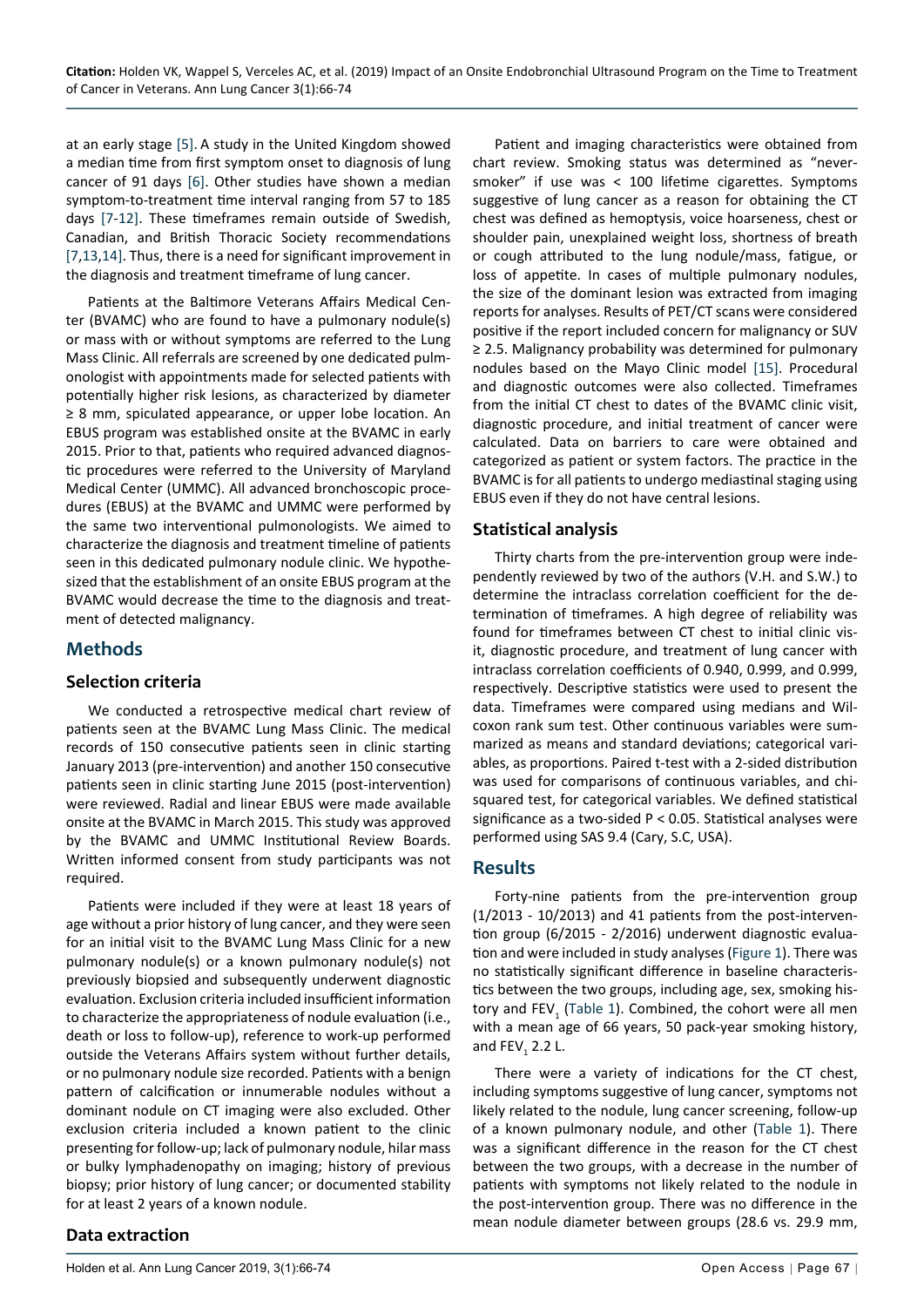<span id="page-2-0"></span>

#### <span id="page-2-1"></span>**Table 1:** Patient and imaging characteristics.

| <b>Attribute</b>                          | Pre-, N (%)     | Post-, N (%)    | P value |  |
|-------------------------------------------|-----------------|-----------------|---------|--|
| Patients                                  | 49              | 41              |         |  |
| Age, years (mean)                         | $65.5 \pm 10$   | $67.4 \pm 7.2$  | 0.30    |  |
| Male sex                                  | 49              | 41              |         |  |
| Smoking history                           |                 |                 |         |  |
| Never smokers                             | 5(10.2)         | 0               |         |  |
| Former smokers                            | 18 (36.7)       | 19 (46.3)       |         |  |
| Current smokers                           | 26(53.1)        | 22 (53.7)       |         |  |
| Pack-years (mean)                         | $52.6 \pm 26.9$ | $47.4 \pm 31.7$ | 0.41    |  |
| Family history of lung cancer             | 12 (24.5)       | 9(22.0)         | 0.78    |  |
| FEV1, Liters (mean)                       | $2.09 \pm 0.74$ | $2.24 \pm 0.72$ | 0.39    |  |
| Reason for CT chest                       |                 |                 |         |  |
| Symptoms suggestive of lung cancer        | 17 (34.7)       | 11 (26.8)       |         |  |
| Symptoms not likely related to the nodule | 23 (46.9)       | 6(14.6)         |         |  |
| Lung cancer screening                     | 0               | 3(7.3)          |         |  |
| Follow-up of known pulmonary nodule       | 5(10.2)         | 4(9.8)          |         |  |
| Other                                     | 4(8.2)          | 17(41.5)        |         |  |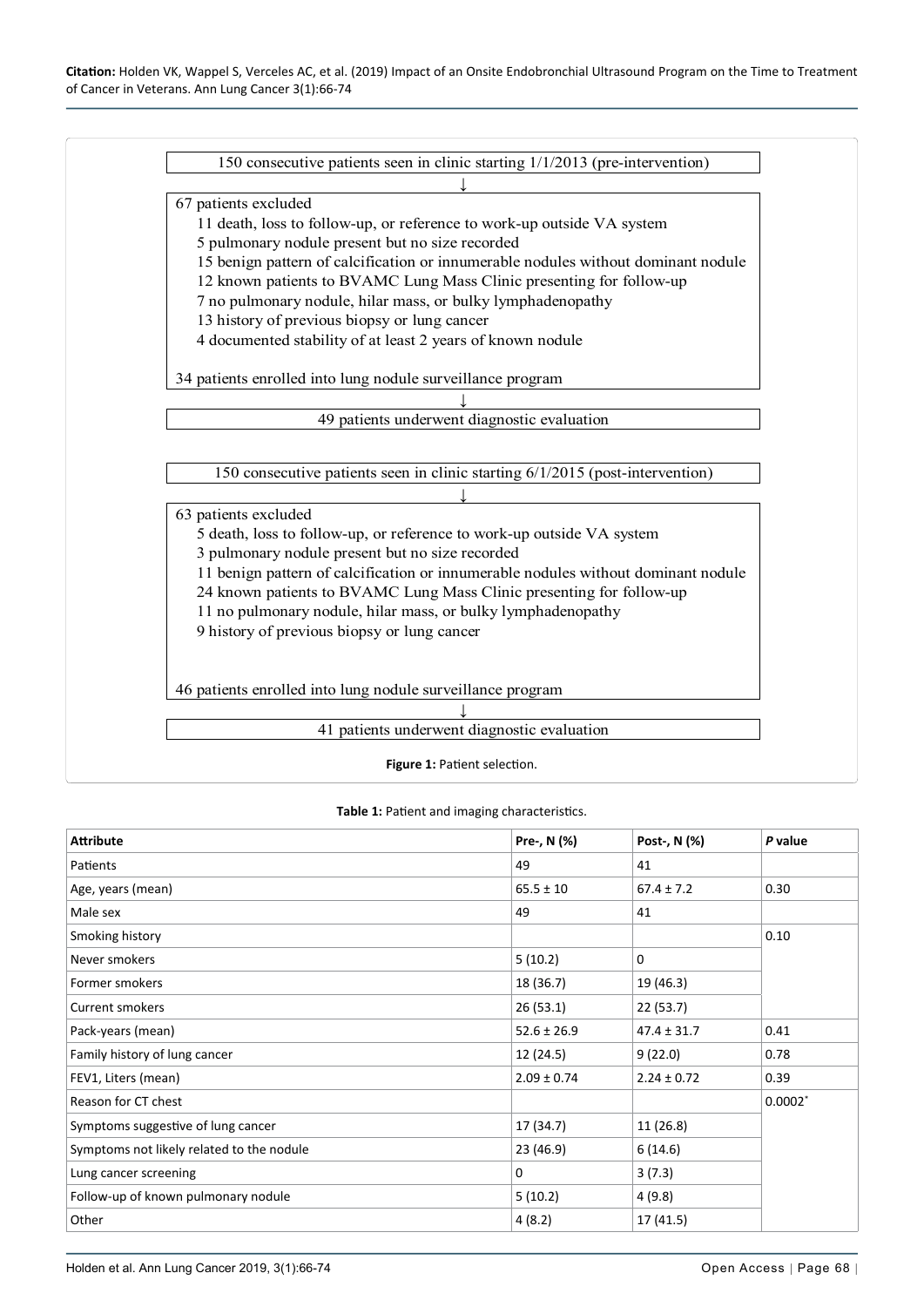| Nodule size, mm (mean)                          | $28.6 \pm 22.6$ | $29.9 \pm 20.6$ | 0.80 |
|-------------------------------------------------|-----------------|-----------------|------|
| Upper lobe nodule location                      | 28 (62.2)       | 20(60.6)        | 0.88 |
| Nodule characteristics                          |                 |                 | 0.12 |
| Solid, not spiculated                           | 25(55.6)        | 16 (48.5)       |      |
| Solid, spiculated/lobulated                     | 20(44.4)        | 13 (39.4)       |      |
| Semisolid                                       | $\Omega$        | 1(3.0)          |      |
| Pure ground-glass opacity                       | $\Omega$        | 3(9.1)          |      |
| Presence of emphysema                           | 31(63.3)        | 26 (63.4)       | 0.99 |
| Presence of bulky lymphadenopathy or hilar mass | 24 (49.0)       | 21(51.2)        | 0.83 |
| PET/CT result                                   |                 |                 | 0.54 |
| Not performed                                   | 9(18.4)         | 8(19.5)         |      |
| Negative                                        | $\Omega$        | 1(2.4)          |      |
| Positive                                        | 40 (81.6)       | 32(78.1)        |      |

\* *P*-value reached significance at < 0.05.

#### <span id="page-3-0"></span>**Table 2:** Procedural and diagnostic characteristics.

| <b>Attribute</b>                      | Pre-, N (%) | Post-, N (%) | P value |
|---------------------------------------|-------------|--------------|---------|
| Patients                              | 49          | 41           |         |
| Malignancy probability                |             |              | 0.40    |
| Intermediate, 5-65%                   | 20 (44.4)   | 9(29.0)      |         |
| High, > 65%                           | 24 (53.3)   | 21(67.7)     |         |
| Diagnostic procedure                  |             | $0.006*$     |         |
| Lobectomy or wedge resection          | 1(2.0)      | 3(7.3)       |         |
| Transthoracic needle aspiration       | 11 (22.5)   | 0            |         |
| Bronchoscopy                          | 3(6.1)      | 0            |         |
| EBUS or navigational bronchoscopy     | 30 (61.2)   | 33 (80.5)    |         |
| Mediastinoscopy                       | 0           | 0            |         |
| Other procedure                       | 4(8.2)      | 5(12.2)      |         |
| Initial procedure provided diagnosist | 39 (79.6)   | 38 (92.7)    | 0.08    |
| Histological diagnosis                |             |              | 0.58    |
| Lung adenocarcinoma                   | 13 (27.1)   | 13 (31.7)    |         |
| Squamous cell carcinoma               | 12 (25.0)   | 14 (34.2)    |         |
| Small cell carcinoma                  | 5(10.4)     | 2(4.9)       |         |
| Other NSCLC                           | 2(4.2)      | 3(7.3)       |         |
| Other malignancy                      | 6(12.5)     | 5(12.2)      |         |
| Benign                                | 10 (20.8)   | 4(9.8)       |         |
| Lung cancer stage                     |             |              | 0.69    |
| $\overline{1}$                        | 9(28.1)     | 12 (35.3)    |         |
| Ш                                     | 3(9.4)      | 5(14.7)      |         |
| $\mathbf{III}$                        | 9(28.1)     | 6(17.7)      |         |
| IV                                    | 11 (34.4)   | 11 (32.4)    |         |
| 1-year mortality                      | 10(20.4)    | 14 (34.2)    | 0.14    |

**Definition of abbreviations:** EBUS: Endobronchial Ultrasound; NSCLC: Non-Small Cell Lung Cancer. \* *P*-value reached significance at < 0.05. †Six patients in the pre-intervention group and two in the post-intervention group required additional diagnostic procedures.

P = 0.80), or in PET/CT results, with 81.6% vs. 78.1% having a positive result and a similar number of patients who did not undergo PET/CT scan (P = 0.54). The majority of the nodules

were located in the upper lobes with solid characteristics in both groups. Almost two-thirds of patients from each group had evidence of emphysema on imaging, and half of patients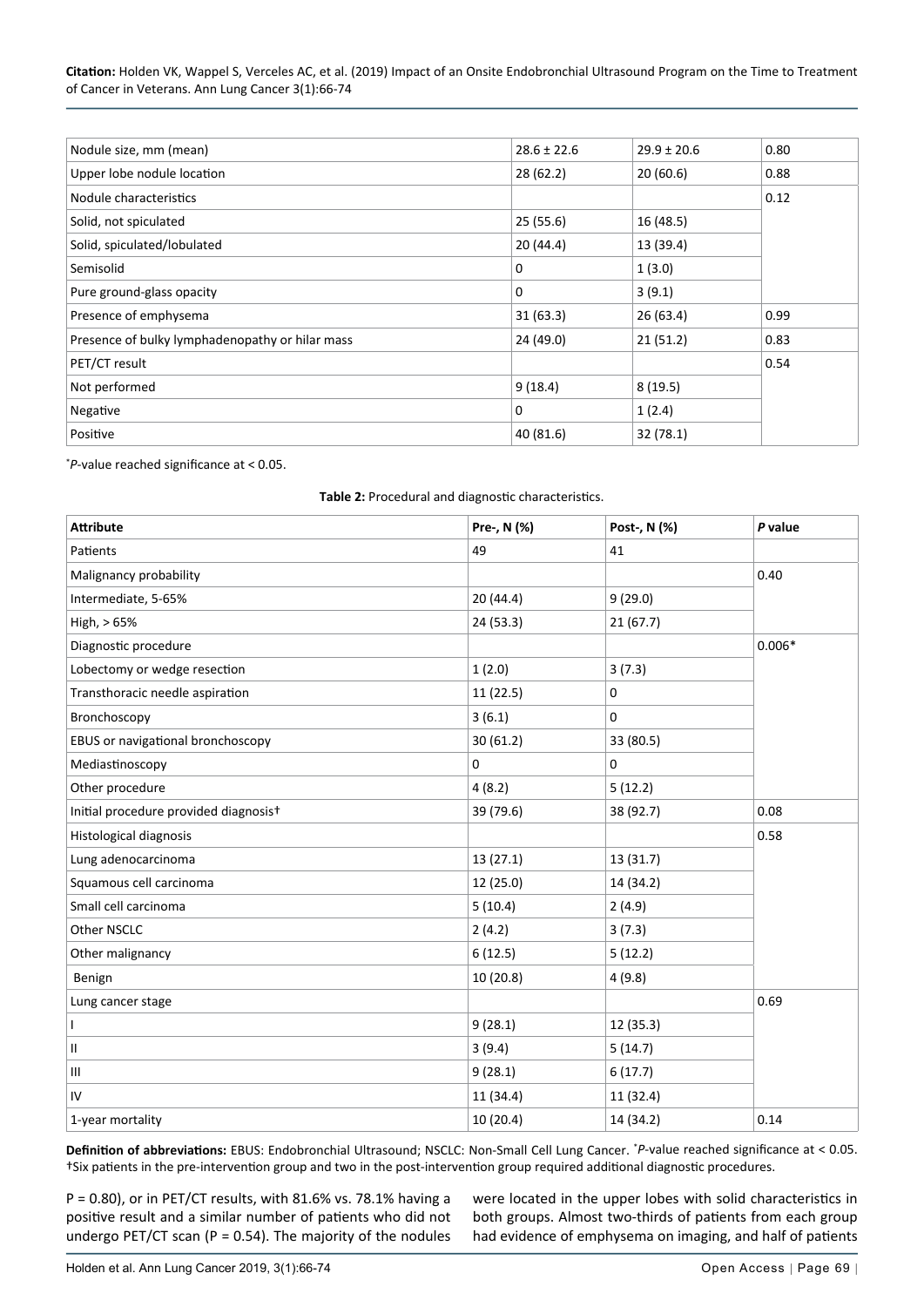<span id="page-4-0"></span>

**Citation:** Holden VK, Wappel S, Verceles AC, et al. (2019) Impact of an Onsite Endobronchial Ultrasound Program on the Time to Treatment of Cancer in Veterans. Ann Lung Cancer 3(1):66-74

had the presence of bulky lymphadenopathy or hilar mass.

The majority of patients had a high probability of malignancy (53.5% vs. 67.7%), and there was no difference in malignancy probability between the two groups ([Table 2](#page-3-0)). There was a significant difference in the type of diagnostic procedures undertaken in the post-intervention group. The number of transthoracic needle aspirations decreased from 22.5% to 0%, and flexible bronchoscopies, 6.1% to 0% after the implementation of an onsite EBUS program. However, the rate of EBUS or navigational bronchoscopy increased from 61.2% to 80.5%. There was also an increase in the rate of lobectomies or wedge resections as the initial diagnostic procedure, 2.0% vs. 7.3%. None of the patients underwent mediastinoscopy. There was no significant difference in the diagnostic yield of the initial procedure, 79.6% vs. 92.7% (P = 0.08).

The most commonly identified malignancies were lung adenocarcinoma and squamous cell carcinoma with no significant difference between groups in rates of other histological diagnoses. There was no significant difference in the lung cancer stages ([Figure 2\)](#page-4-0) or 1-year mortality rate (20.4% vs. 34.2%,  $P = 0.14$ ) between groups.

There was no significant difference in the median number of days between CT chest and initial visit to the BVAMC Lung Mass Clinic (22 vs. 14 days,  $P = 0.06$ ), CT chest to diagnostic procedure (47.5 vs. 37 days,  $P = 0.33$ ), and CT chest to initial treatment of detected malignancy (103 vs. 88 days,  $P = 0.15$ ) ([Figure 3\)](#page-5-0). The combined cohort had an overall median of 18 days between CT chest and clinic visit with a specialist ("referral delay"), 18 days between that visit and diagnosis ("specialist's delay"), and 38 days between diagnosis and treatment ("treatment delay") ([Figure 4\)](#page-6-0). Ten of 37 patients (27.0%) received cancer treatment within 60 days of their CT chest in the pre-intervention group compared to 12/34 (35.3%) in the post-intervention group.

A total of 76 barriers to care were identified among the 90 patients. The leading barrier to care (n = 28 or 36.8%) was comorbidities that delayed the diagnostic procedure or initiation of treatment. Other patient-related barriers to care included missed appointments (n = 17 or 22.4%) (Mainly related to lack of understanding about the disease process) and declining the diagnostic procedure or treatment ( $n = 11$ ) or 14.5%). The most common system-related barrier was non-availability of specific treatment, such as stereotactic radiation therapy ( $n = 8$  or 10.5%).

#### **Discussion**

Our study found no significant difference in the timeframes from the initial CT chest to the diagnosis and treatment of identified malignancy with the implementation of an onsite EBUS program. The median time from CT chest to the treatment of cancer was 88 days in the post-intervention group. Although this is comparable to previously published studies, it remains outside of recommended guidelines. In addition, despite the lack of statistical significance, the difference of 15 days between the two groups may represent a clinically significant time period with added stress and anxiety for the patient.

Studies have demonstrated a median symptom-to-treatment time interval ranging from 57 to 185 days [\[7](#page-7-6)-[12\]](#page-8-1). These timeframes remain outside of Swedish, Canadian, and British recommendations. The Swedish Lung Cancer Study Group recommends that 80% of all patients' diagnostic tests should be completed within 4 weeks from consultation with a specialist and that treatment should start within 2 weeks thereafter [\[7](#page-7-6)]. In Canadian recommendations, a maximum of 4 weeks should elapse between the first visit to a general practitioner and diagnosis [\[13\]](#page-8-2). British Thoracic Society guidelines recommend that diagnostic results should be communicated to the patient within 2 weeks of deciding to perform a pro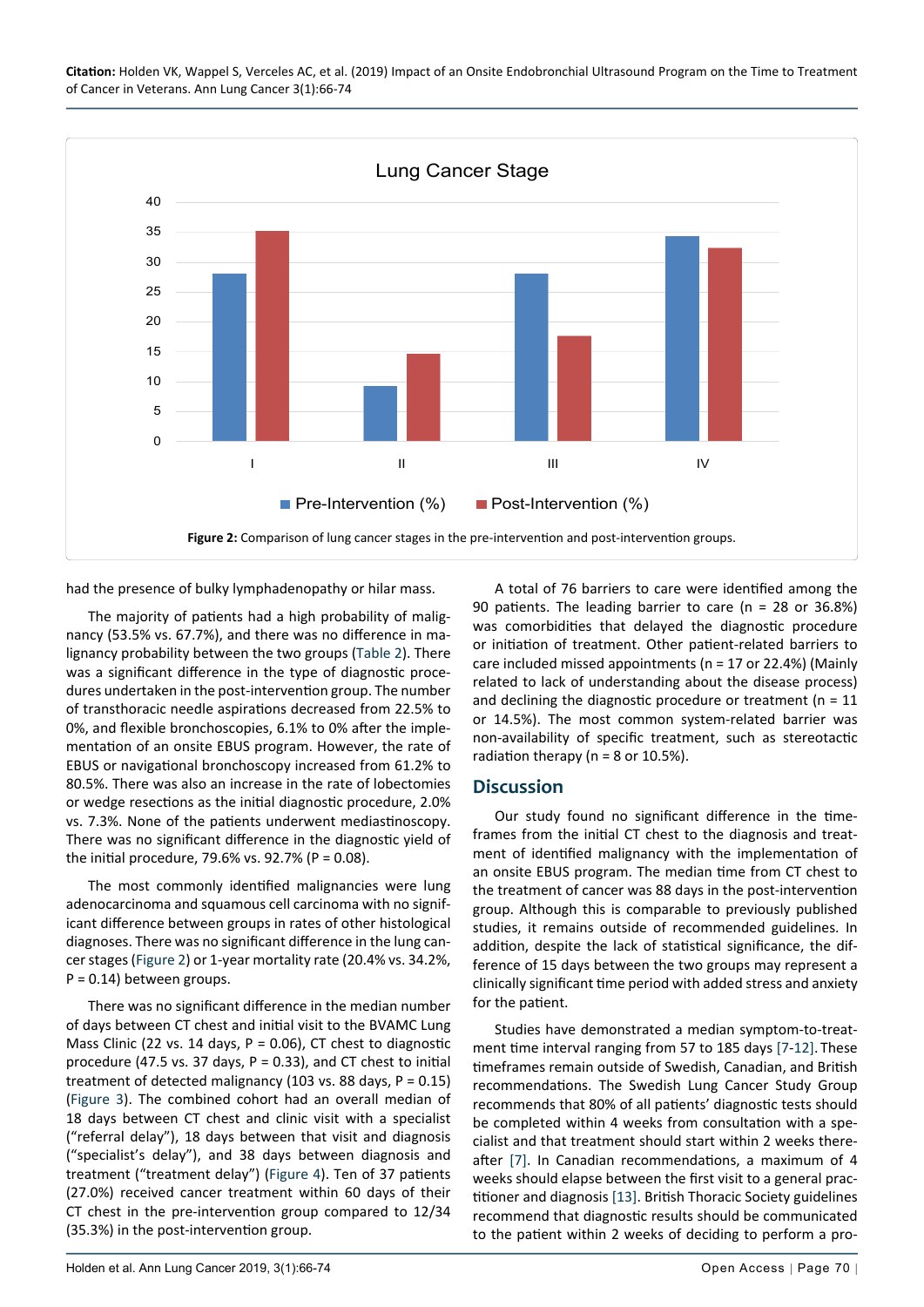**Citation:** Holden VK, Wappel S, Verceles AC, et al. (2019) Impact of an Onsite Endobronchial Ultrasound Program on the Time to Treatment of Cancer in Veterans. Ann Lung Cancer 3(1):66-74

<span id="page-5-0"></span>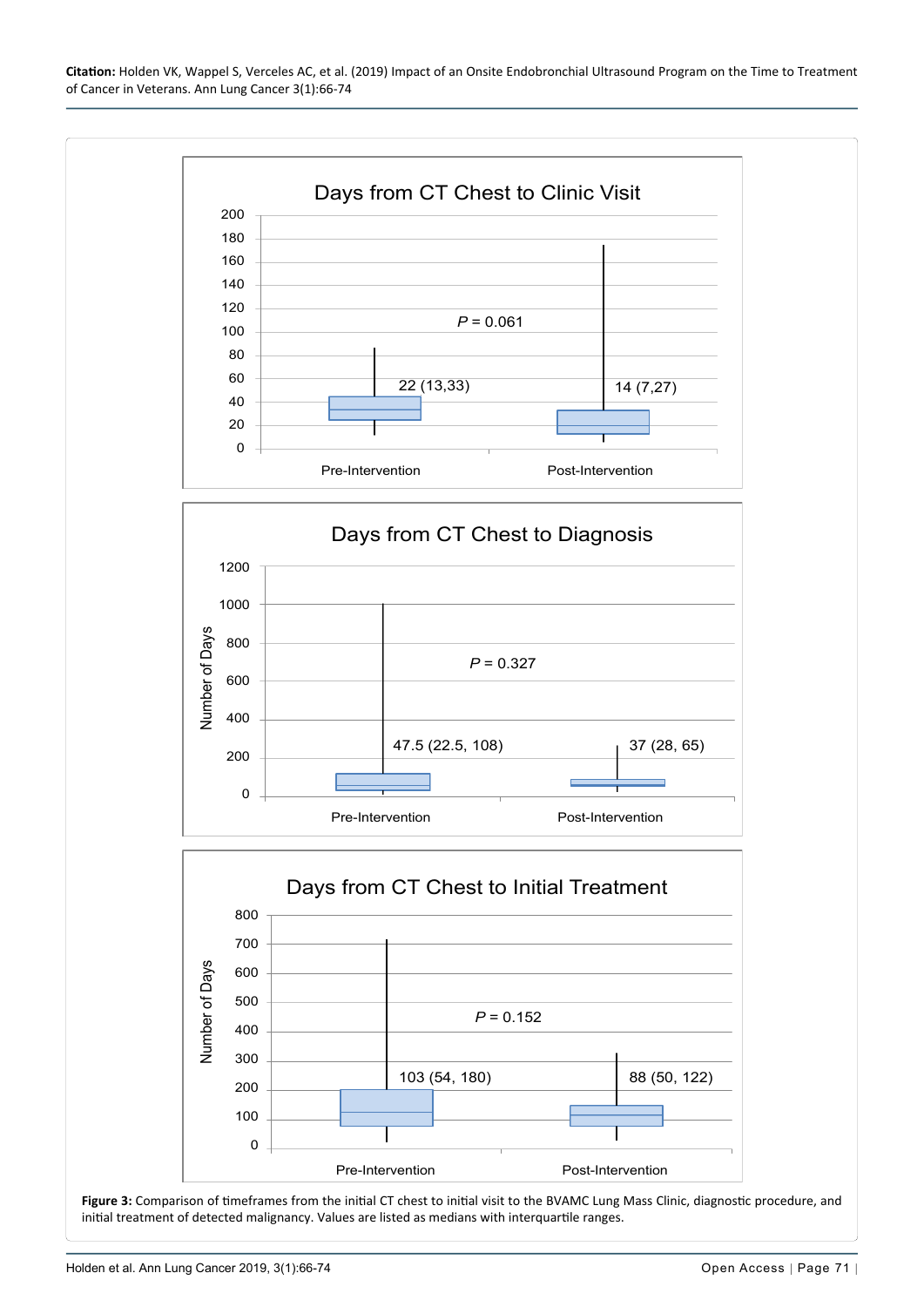<span id="page-6-0"></span>

|                   | CT Chest       |                  | Clinic Visit<br>with Specialist | Diagnosis | Treatment              |
|-------------------|----------------|------------------|---------------------------------|-----------|------------------------|
|                   |                |                  |                                 |           |                        |
|                   | Referral Delay |                  | Specialist's Delay              |           | <b>Treatment Delay</b> |
| Total             | $n = 90$       |                  | $n = 90$                        |           | $n = 71$               |
| Median            | 18 days        |                  | 18 days                         |           | 38 days                |
| Mean              |                | $23 \pm 22$ days | $64 \pm 140$ days               |           | $50 \pm 52$ days       |
| Pre-Intervention  | $n = 49$       |                  | $n = 49$                        |           | $n = 37$               |
| Median            | 22 days        |                  | 18 days                         |           | 45 days                |
| Mean              |                | $24 \pm 16$ days | $90 \pm 184$ days               |           | $59 \pm 63$ days       |
| Post-Intervention | $n = 41$       |                  | $n = 41$                        |           | $n = 34$               |
| Median            | 14 days        |                  | 23 days                         |           | 31 days                |
| Mean              |                | $22 \pm 28$ days | $34 \pm 45$ days                |           | $40 \pm 37$ days       |

as medians and means with standard deviations.

cedure. It also endorses a maximum of 8 weeks between the first specialist consultation and thoracotomy [[14\]](#page-8-3).

Treatment timeframes have been evaluated based on intervals between symptom onset to first visit with a physician (patient's delay) to first visit with a specialist (referral delay) to diagnosis (specialist's delay) and finally treatment (treatment delay) [\[8](#page-7-7)]. Our study demonstrated no significant difference between groups in the time from initial CT chest to diagnosis. This suggests that system processes were already in place to provide timely access to diagnostic interventions prior to the availability of onsite EBUS at the BVAMC. However, the overall median of 18 days for the specialist's delay is still outside of British Thoracic Society guidelines. Previous studies have shown a median of 9-15 days for this time interval [[8](#page-7-7)[,9](#page-7-8),[16\]](#page-8-9). The treatment delay was a median of 38 days overall in our study, with a difference of 14 days between groups. This suggests that cancer care may be expedited when the diagnostic evaluation is performed onsite, likely due to the accessibility of procedural and pathology reports within the institution. Overall, both the diagnostic and treatment processes for cancer care could be improved.

Previous studies have demonstrated mixed results on the effect of treatment delays on prognosis. A shorter delay was associated with a poorer prognosis due to an expedited diagnostic process in advanced patients [\[7](#page-7-6)[-9](#page-7-8)], who may present with neurological symptoms, appetite loss, hemoptysis, or pain [[16\]](#page-8-9). Patients with older age and multiple comorbidities [[16,](#page-8-9)[17](#page-8-10)] or who initially declined bronchoscopy or underwent numerous diagnostic procedures [[8\]](#page-7-7) had a longer delay to initiating treatment. Definitive surgical resection for early-stage lung cancer performed 38 days or more after diagnosis had significantly worse 5-year survival [[18\]](#page-8-11).

There was a high rate of comorbidities in our veteran population, which precluded procedures and stage specific treatment options. In addition, a high number of patients declined an intervention or missed appointments. This is possibly due to the lack of understanding and education about the significance of these procedures. The knowledge deficit surrounding pulmonary nodules can be associated with severe distress in veterans [\[19](#page-8-4),[20\]](#page-8-5). Many of the multilevel barriers to effective lung cancer screening that have been described are also applicable to the evaluation of detected pulmonary nodules. Patient-level barriers include fear, lack of awareness, limited access to care due to financial or social factors, and mistrust of the healthcare system. System-level barriers include limited resources, competing demands for those resources, and complexity of implementation [[21\]](#page-8-6).

Our results suggest that veterans are a population at highrisk for lung cancer as 27-32% of patients seen in the BVAMC Lung Mass Clinic subsequently underwent diagnostic evaluation. In addition, their baseline characteristics are in-line with those recommended for lung cancer screening [\[2](#page-7-1)]; however, only 3 out of the entire cohort had a CT chest for lung cancer screening. The lack of an established lung cancer screening program at BVAMC meant that mainly symptomatic patients with higher stage and increased disease burden were brought to our notice. This is exemplified by the fact that by the time nodules are seen for diagnostic evaluation, they are sizable at 2.9 cm with high-risk characteristics (upper lobe; solid; emphysema) and high malignancy probability. In addition, half of patients already had associated bulky lymphadenopathy or hilar mass. Despite this, 18-19% of patients did not undergo PET/CT scan. Studies have demonstrated inconsistent rates of compliance with guidelines, including one study performed in Veterans Affairs facilities which showed that 44.7% of patients with a detected nodule received care inconsistent with guidelines [\[22](#page-8-7)[-24\]](#page-8-8).

Our study found no statistical significance in stage shift or 1-year mortality between groups; however, there were other advantages identified with the initiation of an onsite EBUS program. We did detect a higher rate of lung cancers diagnosed as stage I/II with a slight decrease in diagnoses of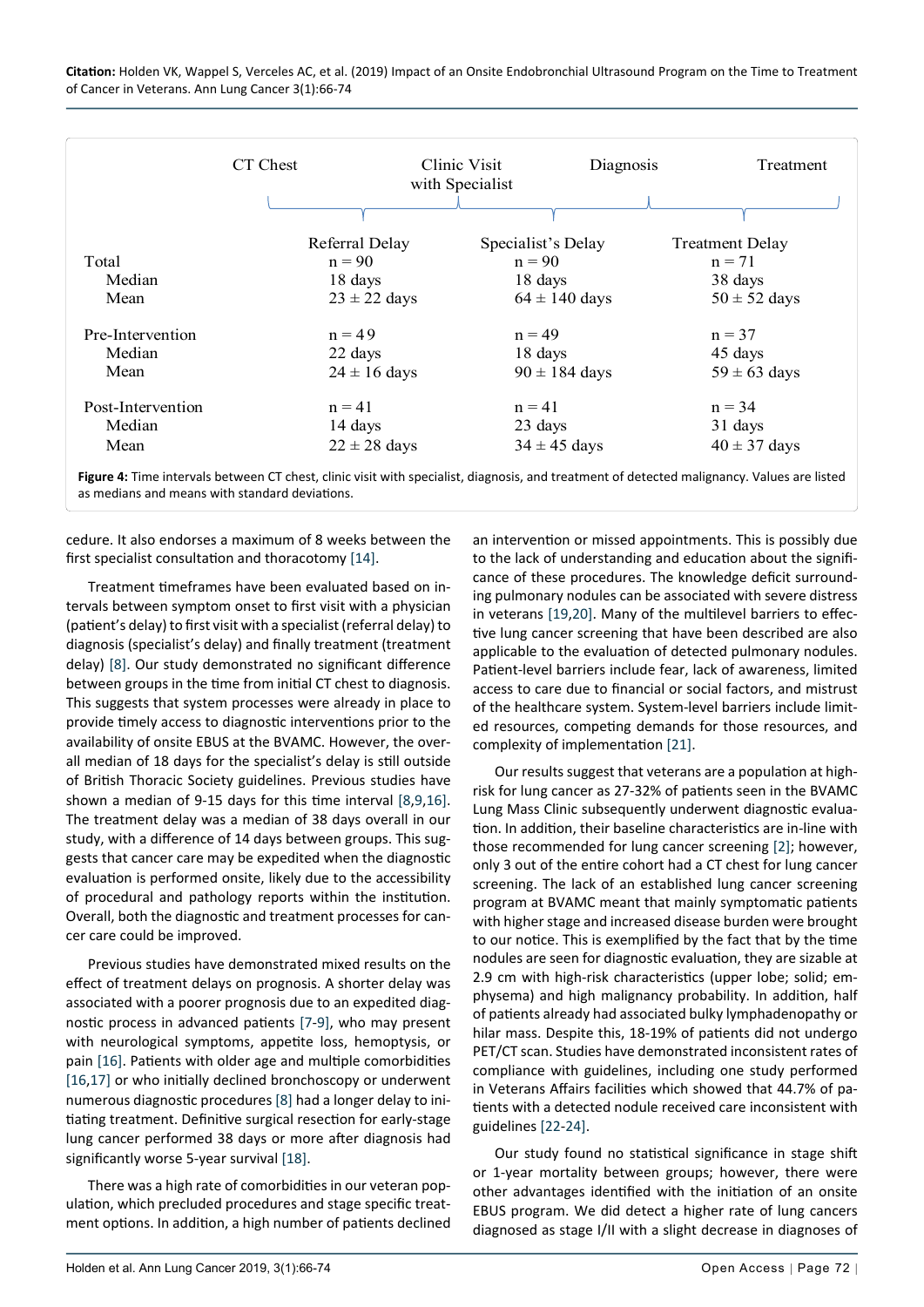stage III/IV after the availability of onsite EBUS. The percentage of lung cancers stage I/II and IV is similar to a previous study that demonstrated rates of 37% and 33%, respectively, prior to the implementation of lung cancer screening in a veteran population [[25\]](#page-8-12). Infrastructure requirements for the establishment of a lung cancer screening program include the ability to characterize nodules with nonsurgical approaches, including bronchoscopic biopsy, and track outcomes of testing (complications and diagnosis) [\[26](#page-8-13)-[28\]](#page-8-14). Thus, an onsite EBUS program facilitates the future establishment of a lung cancer screening program but may not necessarily expedite the time from detection to diagnosis. After implementation of lung cancer screening programs at 8 academic Veterans Health Administration hospitals, 1.5% (31/2106) of screened patients was confirmed to have lung cancer with a mean of 137 days (range 5-330) from initial CT scan to diagnosis [[29\]](#page-8-15). This is in contrast to our median of 37 days from initial CT scan to diagnosis without a lung cancer screening program as patients in our cohort presented with symptoms and higher disease burden, requiring more urgent evaluation.

An onsite EBUS program decreased the need for transthoracic needle aspiration and flexible bronchoscopy with conventional transbronchial needle aspiration, with a trend toward increasing the diagnostic yield of the initial procedure post-intervention. This decreased the need for a second diagnostic procedure and likely expedited the time to treatment. One study demonstrated a decreased time from symptom to diagnosis with lymph node fine needle aspiration or biopsy compared to other procedures, such as CT-guided biopsy, pleural fluid cytology or biopsy, and sputum cytology [[10\]](#page-7-9).

There are some limitations to this study. We grouped EBUS and navigational bronchoscopy as a single diagnostic procedure category; although, navigational bronchoscopy was not available at the VA. However, we wanted to be broad in order to assess the impact of implementation of just an onsite EBUS program. In addition, the numbers in this study are small and probably understate the actual significance of having an onsite EBUS program. The follow-up period was only one year. Finally, the findings in our study may not be applicable to non-Veterans Health Administration hospitals and non-veterans. This lack of understanding of disease process and the imperativeness of obtaining the diagnosis in a time sensitive manner were also significant limiting factors.

### **Conclusions**

In conclusion, our study shows a trend towards improving the time from the initial CT chest to the treatment of cancer with onsite availability of EBUS, which is the standard of care for lung cancer diagnosis and mediastinal staging. More efforts need to be done to decrease the modifiable barriers to treatment to improve the overall lung cancer care for our veterans.

### **Acknowledgements**

Edward Pickering, MD, interventional pulmonologist and Ashutosh Sachdeva, MBBS, interventional pulmonologist.

### **Author Contributions**

All authors contributed to study conception and design, interpretation of data, drafting of the manuscript for important intellectual content, and final approval of the version to be published. Statistical analysis of data: VH, AV.

### **Conflicts of Interest and Source of Funding**

JD has funding from the following source "National Institutes of Health, Laboratory of Human Carcinogenesis, CCR, NCI, NO2RC-57700. Resource collection and evaluation of human tissues and cells from donors with an epidemiology profile".

### **Disclaimer**

This material is the result of work supported with resources and the use of facilities at the VA Maryland Health Care System, Baltimore, Maryland. The contents do not represent the views of the U.S. Department of Veterans Affairs or the United States Government.

### **Funding**

This research did not receive any specific grant from funding agencies in the public, commercial, or not-for-profit sectors.

### **References**

- <span id="page-7-0"></span>1. U.S. Cancer Statistics Working Group (2015) United States cancer statistics: 1999-2012 incidence and mortality web-based report. Department of Health and Human Services, Centers for Disease Control and Prevention, and National Cancer Institute, Atlanta, GA.
- <span id="page-7-1"></span>2. [Aberle DR, Adams AM, Berg CD, et al. \(2011\) Reduced lung-cancer](https://www.ncbi.nlm.nih.gov/pubmed/21714641)  [mortality with low-dose computed tomographic screening. N](https://www.ncbi.nlm.nih.gov/pubmed/21714641)  [Engl J Med 365: 395-409.](https://www.ncbi.nlm.nih.gov/pubmed/21714641)
- <span id="page-7-2"></span>3. [Gould MK, Tang T, Liu IL, et al. \(2015\) Recent trends in the](https://www.ncbi.nlm.nih.gov/pubmed/26214244)  [identification of incidental pulmonary nodules. Am J Respir Crit](https://www.ncbi.nlm.nih.gov/pubmed/26214244)  [Care Med 192: 1208-1214.](https://www.ncbi.nlm.nih.gov/pubmed/26214244)
- <span id="page-7-3"></span>4. [Gould MK, Donington J, Lynch WR, et al. \(2013\) Evaluation of](https://www.ncbi.nlm.nih.gov/pubmed/23649456)  [individuals with pulmonary nodules: When is it lung cancer?](https://www.ncbi.nlm.nih.gov/pubmed/23649456)  [Diagnosis and management of lung cancer, \(3rd edn\): American](https://www.ncbi.nlm.nih.gov/pubmed/23649456)  [College of Chest Physicians evidence-based clinical practice](https://www.ncbi.nlm.nih.gov/pubmed/23649456)  [guidelines. Chest 143: e93S-e120S.](https://www.ncbi.nlm.nih.gov/pubmed/23649456)
- <span id="page-7-4"></span>5. U.S. National Institutes of Health. SEER Cancer Statistics Review, 1975-2011. National Cancer Institute.
- <span id="page-7-5"></span>6. [Walter FM, Rubin G, Bankhead C, et al. \(2015\) Symptoms and](https://www.ncbi.nlm.nih.gov/pubmed/25734397)  [other factors associated with time to diagnosis and stage of lung](https://www.ncbi.nlm.nih.gov/pubmed/25734397)  [cancer: A prospective cohort study. Br J Cancer 112: S6-S13.](https://www.ncbi.nlm.nih.gov/pubmed/25734397)
- <span id="page-7-6"></span>7. [Myrdal G, Lambe M, Hillerdal G, et al. \(2004\) Effect of delays on](https://www.ncbi.nlm.nih.gov/pubmed/14694247)  [prognosis in patients with non-small cell lung cancer. Thorax 59:](https://www.ncbi.nlm.nih.gov/pubmed/14694247)  [45-49.](https://www.ncbi.nlm.nih.gov/pubmed/14694247)
- <span id="page-7-7"></span>8. [Salomaa ER, Sallinen S, Hiekkanen H, et al. \(2005\) Delays in the](https://www.ncbi.nlm.nih.gov/pubmed/16236885)  [diagnosis and treatment of lung cancer. Chest 128: 2282-2288.](https://www.ncbi.nlm.nih.gov/pubmed/16236885)
- <span id="page-7-8"></span>9. [Annakkaya AN, Arbak P, Balbay O, et al. \(2007\) Effect of](https://www.ncbi.nlm.nih.gov/pubmed/17455873)  [symptom-to-treatment interval on prognosis in lung cancer.](https://www.ncbi.nlm.nih.gov/pubmed/17455873)  [Tumori 93: 61-67.](https://www.ncbi.nlm.nih.gov/pubmed/17455873)
- <span id="page-7-9"></span>10. [Chandra S, Mohan A, Guleria R, et al. \(2009\) Delays during the](https://www.ncbi.nlm.nih.gov/pubmed/19640190)  [diagnostic evaluation and treatment of lung cancer. Asian Pacific](https://www.ncbi.nlm.nih.gov/pubmed/19640190)  [J Cancer Prev 10: 453-456.](https://www.ncbi.nlm.nih.gov/pubmed/19640190)